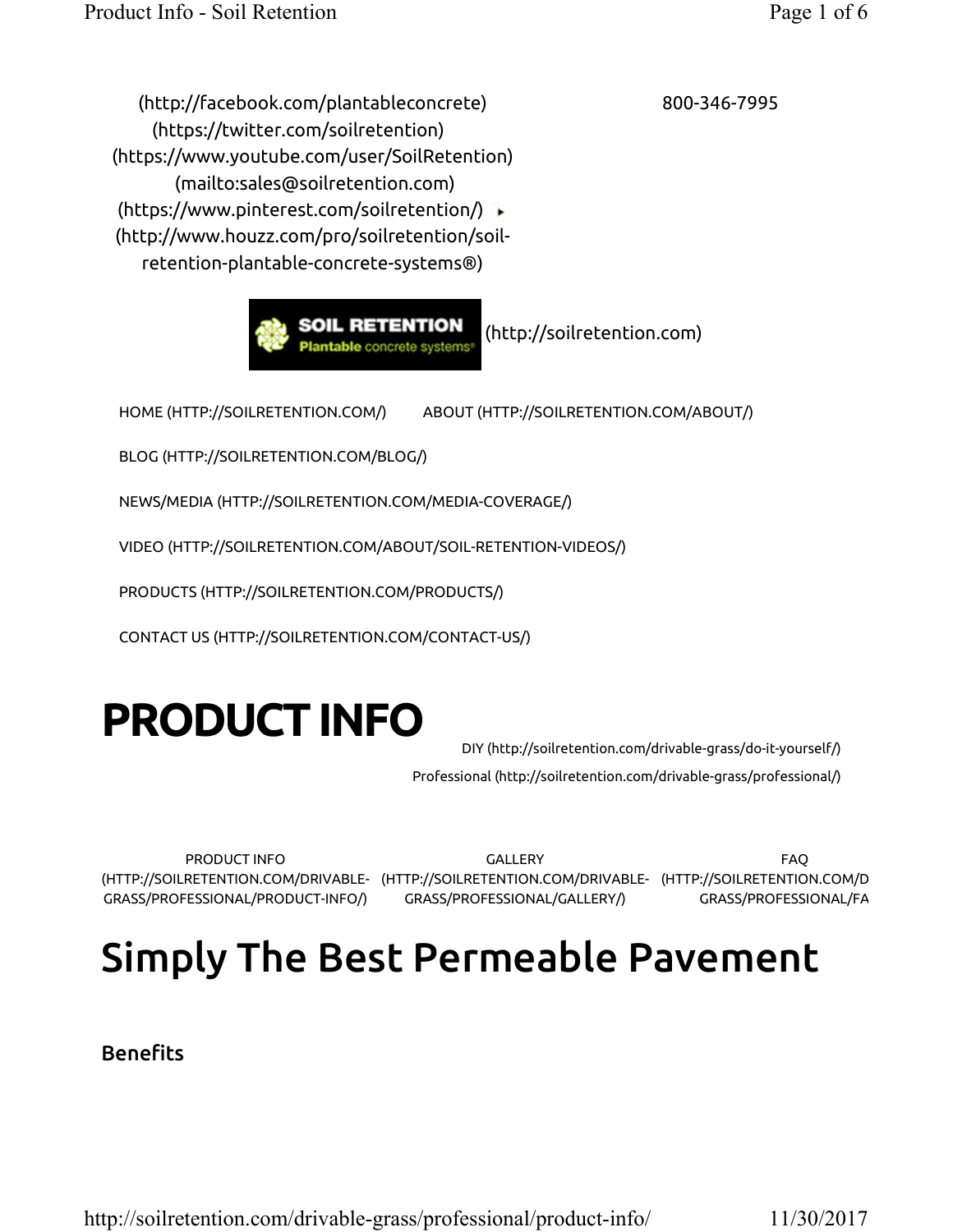Gain More Usable Land More Permeable Than Native Soil Eliminate Storm Water Runoff Reduce Heat Island Effect Lower Run-Off Coefficient Biofiltration Water Storage Ground Water Re-Charge Eliminate Detention Basins

#### Competitive Advantages

Strength and Durability Flexibility Without Memory Performs in Extreme Climates Superior Plantability Large Voids – No Clogging No Sharp Edges Easy Installation



(http://soilretention.com/wpcontent/uploads/2015/06/Courtyard-in-Carlsbad-CA.jpg)Drivable Grass® is a permeable, flexible and plantable concrete pavement system. This product is made of wet cast, low moisture absorption concrete. Drivable Grass® is cast with holes to allow for infiltration and root penetration. A castinside engineered polymer grid allows

Drivable Grass® to flex and conform to irregular ground surface contours along predefined linear grooves, while providing the intended structural support needed for daily use. Drivable Grass® maintains its load supporting characteristics even when saturated. The design also eliminates sharp edges common in other products, and won't crack and break like rigid concrete or pop up like plastic.

Where to buy (http://soilretention.com/drivable-grass/professional/where-to-buy/)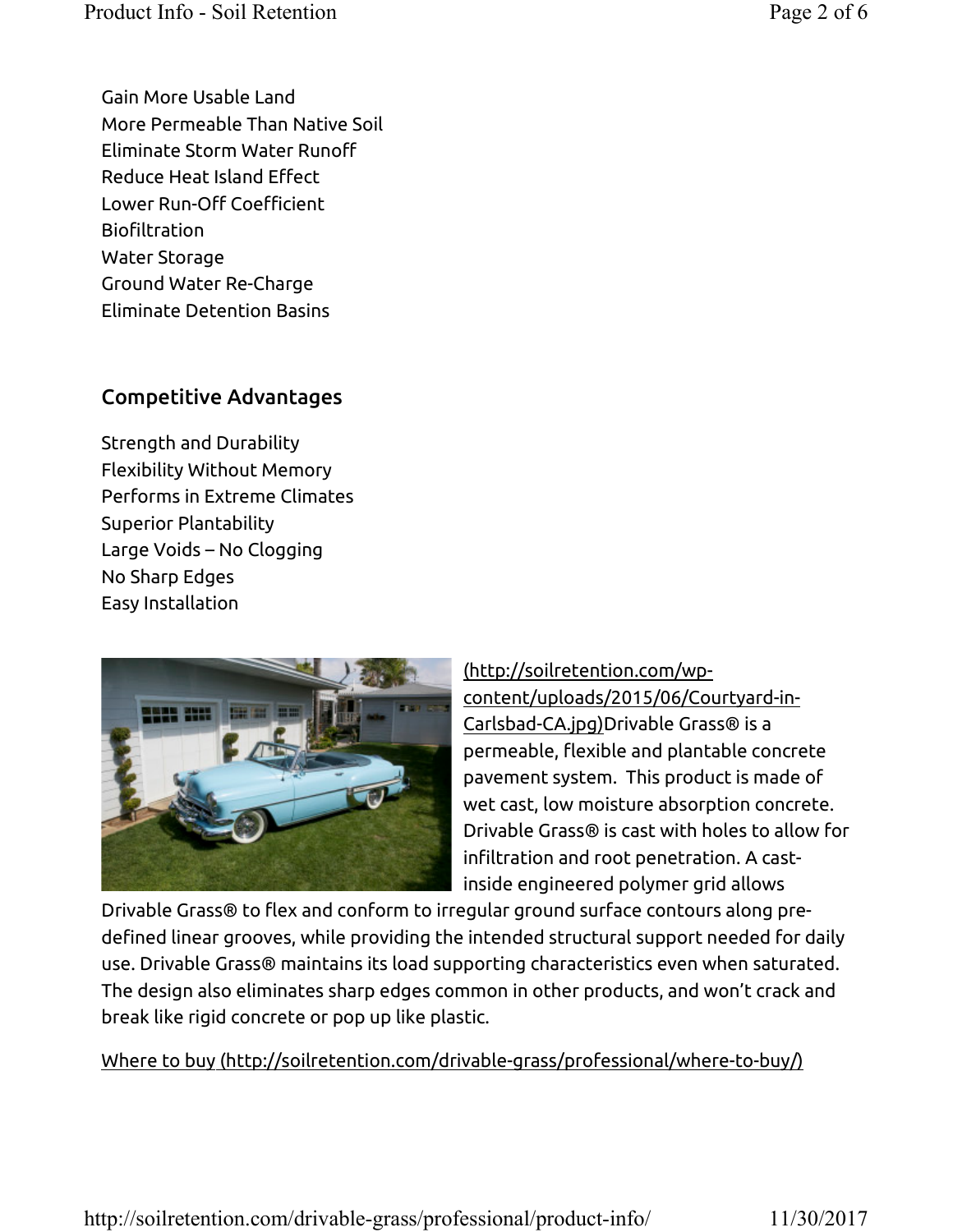

| Property                               | Value              |
|----------------------------------------|--------------------|
| Nominal Area (LxWxH)                   | 24"x 24" x 1.5"    |
| Gross Area of each mat                 | 4 s.f.             |
| <b>Concrete Strength</b>               | 5000 psi           |
| Weight of each mat                     | 45 lbs             |
| Flexibility (min. radius of curvature) | $12$ in            |
| <b>Plantable Area</b>                  | 61% (100% for Sod) |
| <b>Concrete Surface Area</b>           | 39%                |
| <b>Concrete Bearing Area</b>           | 90%                |
| Mats per pallet                        | 60                 |
| Area covered per pallet                | 240 s.f.           |
| Color                                  | Buff/Tan, Grey     |

#### (http://soilretention.com/wp-content/uploads/2017/08/drive\_product\_info.jpg)

Drivable Grass® offers a simple and reliable solution to storm water management through biofiltration, infiltration, and storage without losing valuable site area. With the use of Drivable Grass®, storm drains, hydrodynamic separators, filtration devices, and detention basins can be reduced or eliminated. Drivable Grass® also counts for required green space allowing for more usable land while reducing Heat Island Effect.

(http://soilretention.com/wp-

content/uploads/2016/05/Allen6-6.jpg)This thin profile, permeable, and flexible concrete paving mat promotes superior root penetration and moisture containment beneath the product resulting in healthy turf. Unlike other products with cellular plantings in void spaces within the pavement field, Drivable Grass® develops a continuous root

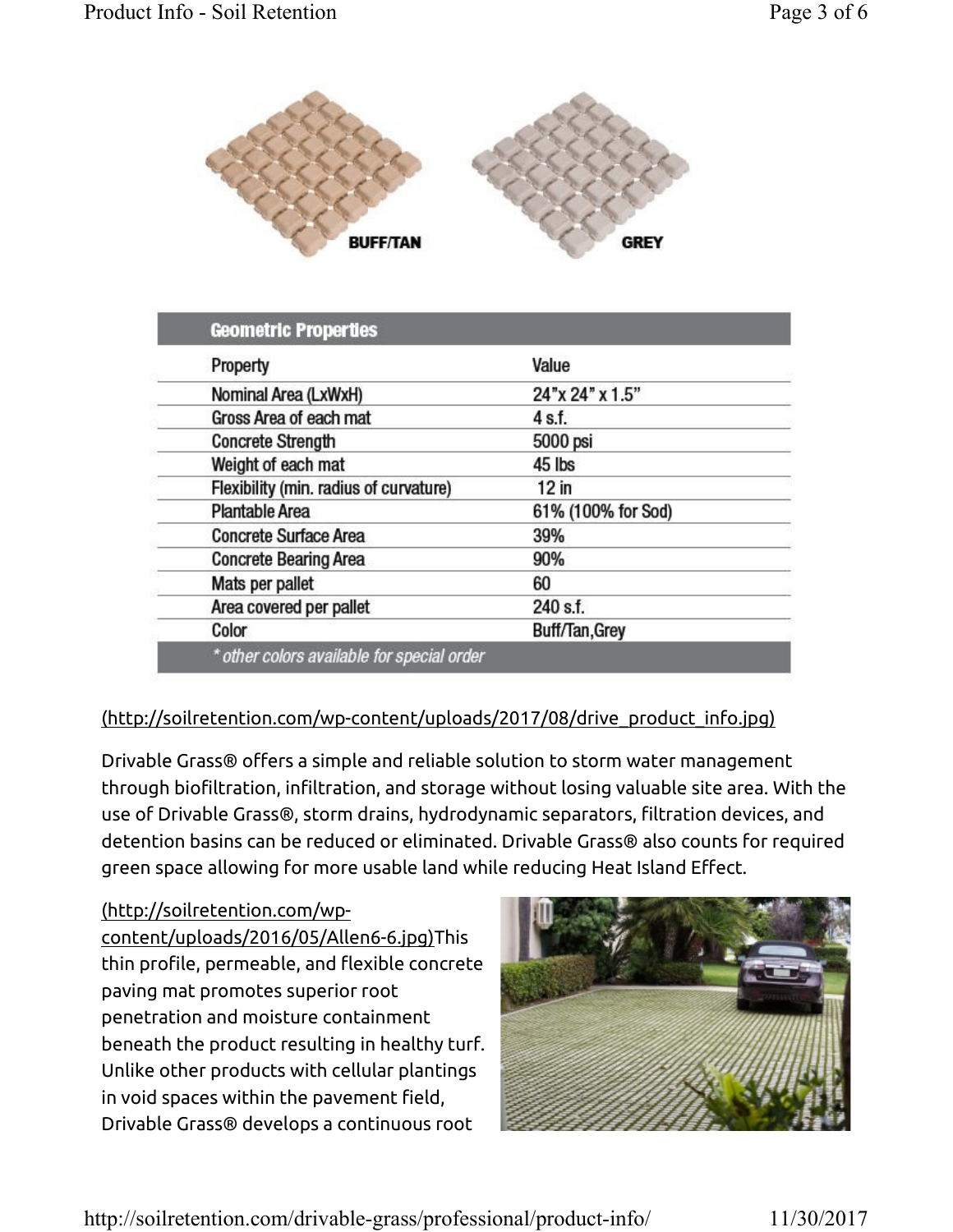system below the mats, promoting healthy turf while minimizing moisture evaporation. Also, the geometry of the product limits infill and root compaction by concentrating the load on the concrete pads instead of large void spaces. Where to buy (http://soilretention.com/drivable-grass/professional/where-to-buy/)



## (http://soilretention.com/wpcontent/uploads/2015/06/03211106469-23-

08-003.jpg)Drivable Grass® is a new generation of environmentally friendly products that can save project costs and limit the impact of our built environment. Drivable Grass® can be used in place of poured concrete and asphalt for a wide variety of

applications. In addition to driveways and parking stalls, other applications include emergency and service vehicle access lanes, RV parking, and bio-swale protection, just to name a few. Drivable Grass® has also been tested for hydraulic performance in drainage channels. Its unique properties provide opportunity for a diverse range of uses. Whether your project is a residential driveway or a stadium parking lot that doubles as a storm water bio-retention basin, Drivable Grass® is the best solution to your permeable pavement design needs. Where to buy (http://soilretention.com/drivablegrass/professional/where-to-buy/)



On-line Brochure

## PDF Brochure (http://soilretention.com/wp-content/uploads/2016/06/DRIVEcommercial-2-18-15vF\_web.pdf)

Advantages (http://soilretention.com/drivable-grass/professional/product-info/advantages/)

Applications (http://soilretention.com/drivable-grass/professional/product-info/applications/)